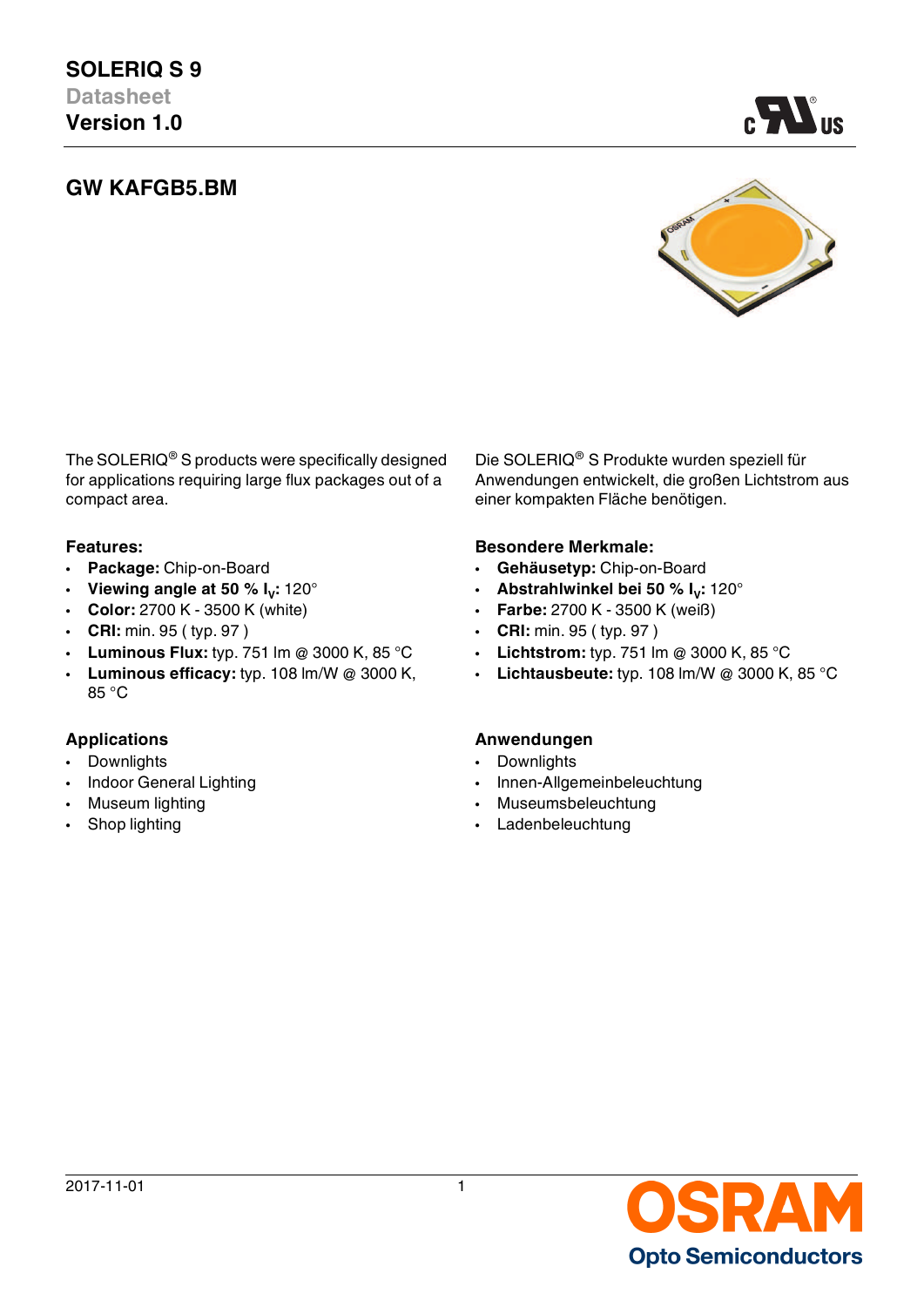### **Ordering Information Bestellinformation**

| Type:                  | <b>Color</b><br><b>Temperature</b> | <b>Luminous Flux</b><br>1) page $17$      | <b>Ordering Code</b> |  |
|------------------------|------------------------------------|-------------------------------------------|----------------------|--|
| Typ:                   | <b>Farbtemperatur</b>              | Lichtstrom<br>1) Seite 17                 | <b>Bestellnummer</b> |  |
|                        |                                    | $I_F$ = 200 mA, T <sub>J</sub> =<br>85 °C |                      |  |
|                        | [K]                                | $\Phi_{V}$ [lm]                           |                      |  |
| GW KAFGB5.BM-PUQP-27S3 | 2700                               | 658  763                                  | Q65112A5112          |  |
| GW KAFGB5.BM-QPQQ-30S3 | 3000                               | 710  820                                  | Q65112A5111          |  |
| GW KAFGB5.BM-QPQQ-35S3 | 3500                               | 710820                                    | Q65112A5110          |  |

*Note: The above Type Numbers represent the order groups which include only a few brightness groups (see page [5](#page-4-0)). Only one group will be shipped on each packing unit (there will be no mixing of two groups on each packing unit). E. g. GW KAFGB5.BM-QPQQ-30S3 means that only one group QP, QQ will be shippable for any packing unit.*

*Anm.: Die oben genannten Typbezeichnungen umfassen die bestellbaren Selektionen. Diese bestehen aus wenigen Helligkeitsgruppen (siehe Seite [5](#page-4-1)). Es wird nur eine einzige Helligkeitsgruppe pro Verpackungseinheit geliefert. Z. B. GW KAFGB5.BM-QPQQ-30S3 bedeutet, dass in einer Verpackungseinheit nur eine der Helligkeitsgruppen QP, QQ enhalten ist.*

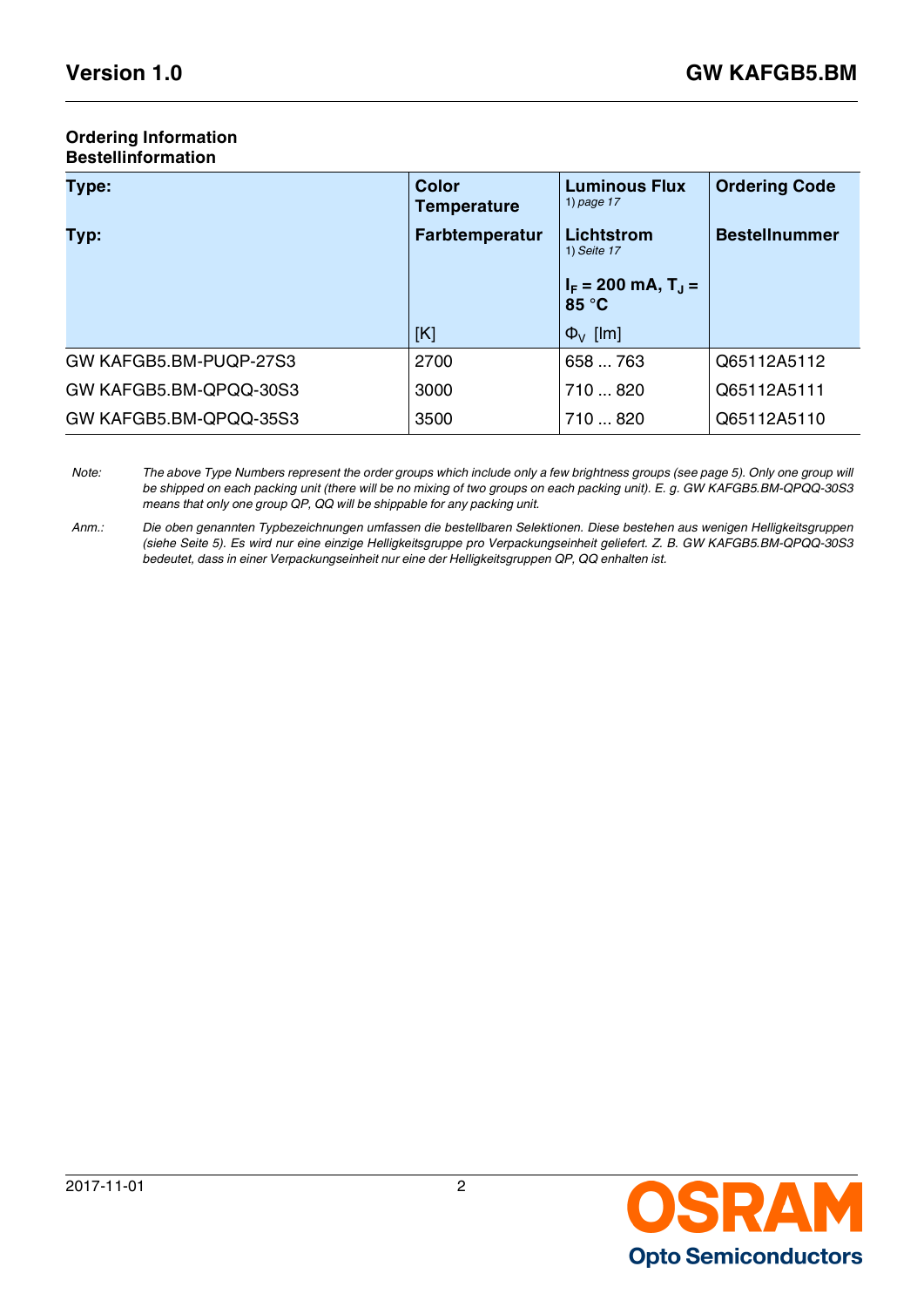## **Maximum Ratings**

### **Grenzwerte**

| <b>Parameter</b>                                                                                         | <b>Symbol</b>    | <b>Values</b> | <b>Unit</b>    |
|----------------------------------------------------------------------------------------------------------|------------------|---------------|----------------|
| <b>Bezeichnung</b>                                                                                       | <b>Symbol</b>    | Werte         | <b>Einheit</b> |
| Operating temperature range<br>Betriebstemperatur                                                        | $T_{op}$         | $-40105$      | $^{\circ}C$    |
| Storage temperature range<br>Lagertemperatur                                                             | $T_{\text{stg}}$ | $-40100$      | $^{\circ}C$    |
| Junction temperature<br>Sperrschichttemperatur                                                           | $T_i$            | 125           | $^{\circ}C$    |
| Forward current<br>Durchlassstrom<br>$(T_1 = 85 °C)$                                                     | ΙF               | 20  460       | mA             |
| Reverse current<br>Sperrstrom                                                                            | $I_R$            | 20            | mA             |
| <b>ESD withstand voltage</b><br><b>ESD Festigkeit</b><br>(acc. to ANSI/ESDA/JEDEC JS-001 - HBM, Class 2) | $V_{ESD}$        | 2             | kV             |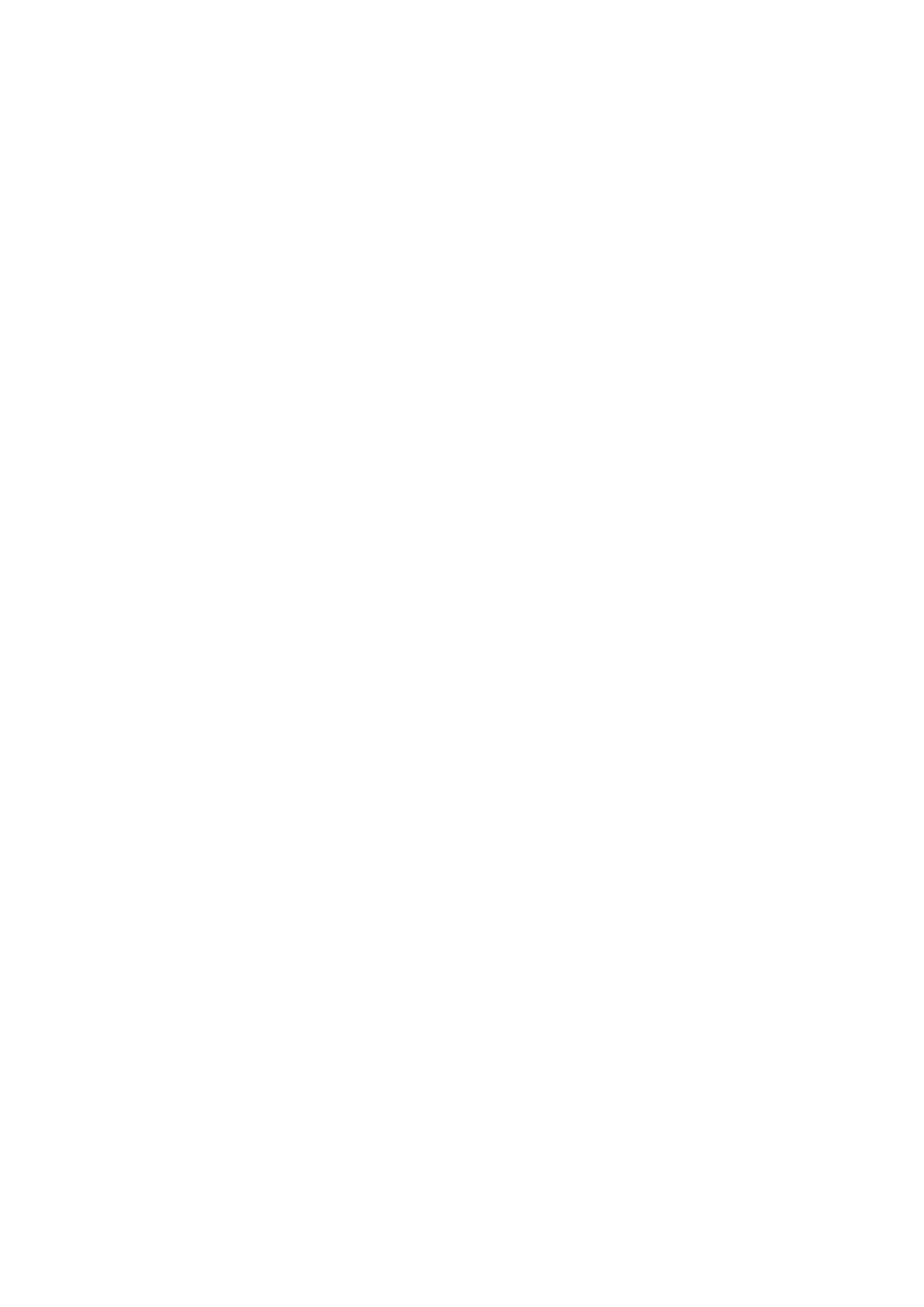### **Brightness Groups Helligkeitsgruppen**

<span id="page-4-1"></span><span id="page-4-0"></span>

| <b>Group</b>  | Luminous Flux <sup>1) page 17</sup> | Luminous Flux <sup>1) page 17</sup> | <b>Luminous Intensity</b><br>5) page 17 |
|---------------|-------------------------------------|-------------------------------------|-----------------------------------------|
| <b>Gruppe</b> | Lichtstrom <sup>1)</sup> Seite 17   | Lichtstrom <sup>1)</sup> Seite 17   | Lichtstärke 5) Seite 17                 |
|               | (min.) $\Phi_{V}$ [lm]              | (max.) $\Phi_{V}$ [lm]              | (typ.) $I_V$ [cd]                       |
| PU            | 658                                 | 710                                 | 217.7                                   |
| QP            | 710                                 | 763                                 | 234.4                                   |
| QQ            | 763                                 | 820                                 | 251.9                                   |

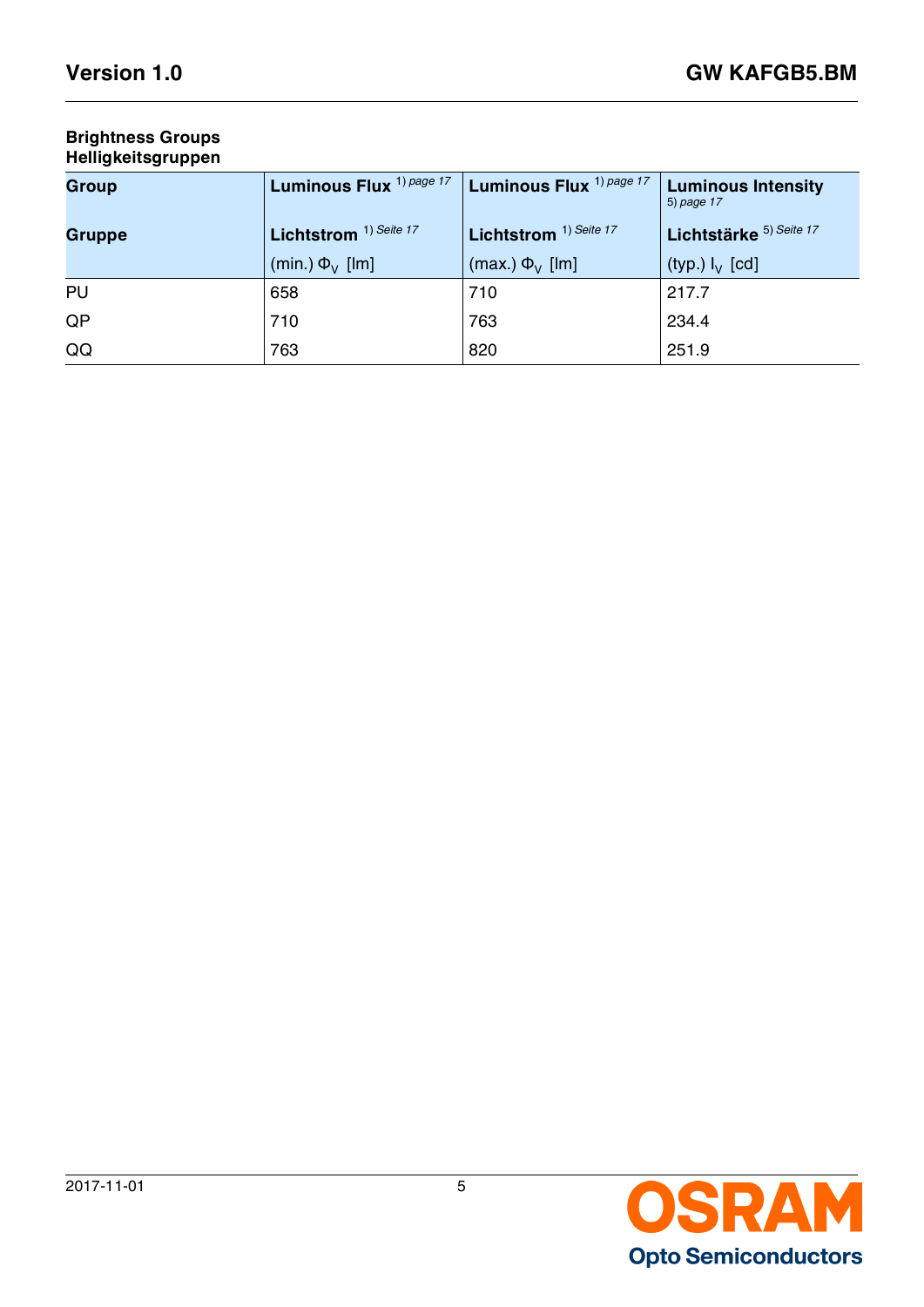

## **Chromaticity Coordinate Groups** 6) *[page 17](#page-16-4)* **Farbortgruppen** 6) *[Seite 17](#page-16-5)*

### **Color Chromaticity Groups Farbortgruppen**  6) *Seite 17* 6) *page 17*

| Group | Cx     | <b>Cy</b> | a      | Ю      | Θ  |
|-------|--------|-----------|--------|--------|----|
| 35S3  | 0.4077 | 0.3908    | 0.0093 | 0.0041 | 53 |
| 30S3  | 0.4339 | 0.4020    | 0.0085 | 0.0041 | 53 |
| 27S3  | 0.4578 | 0.4092    | 0.0079 | 0.0041 | 54 |

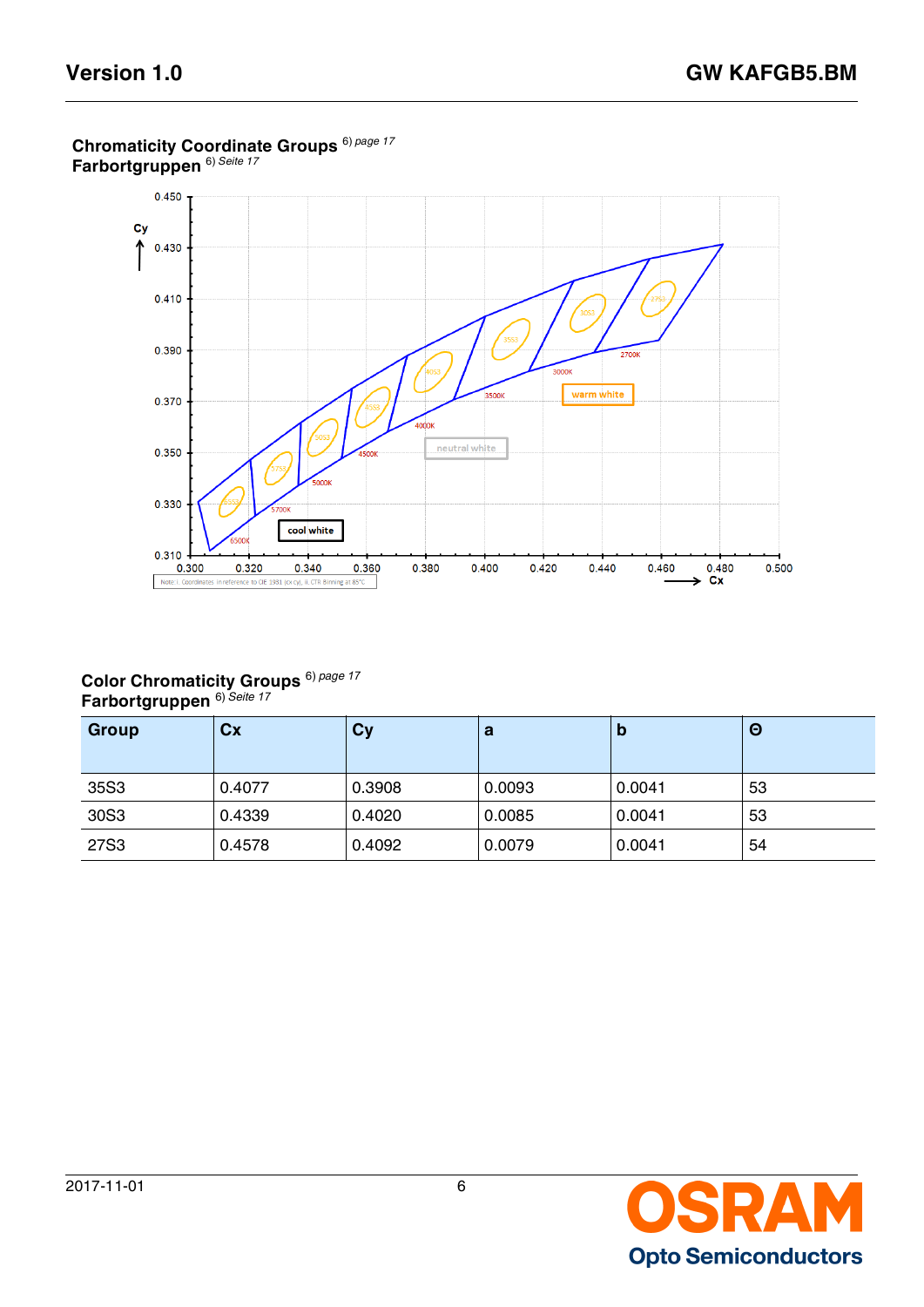### **Group Name on Label Gruppenbezeichnung auf Etikett** Example: PU-30S3 Beispiel: PU-30S3

| <b>Brightness</b> | <b>Chromaticity Coordinate</b> |
|-------------------|--------------------------------|
| <b>Helligkeit</b> | <b>Farbort</b>                 |
| PU                | 30S3                           |

*Note: No packing unit / tape ever contains more than one group for each selection.*

*Anm.: In einer Verpackungseinheit / Gurt ist immer nur eine Gruppe für jede Selektion enthalten.*

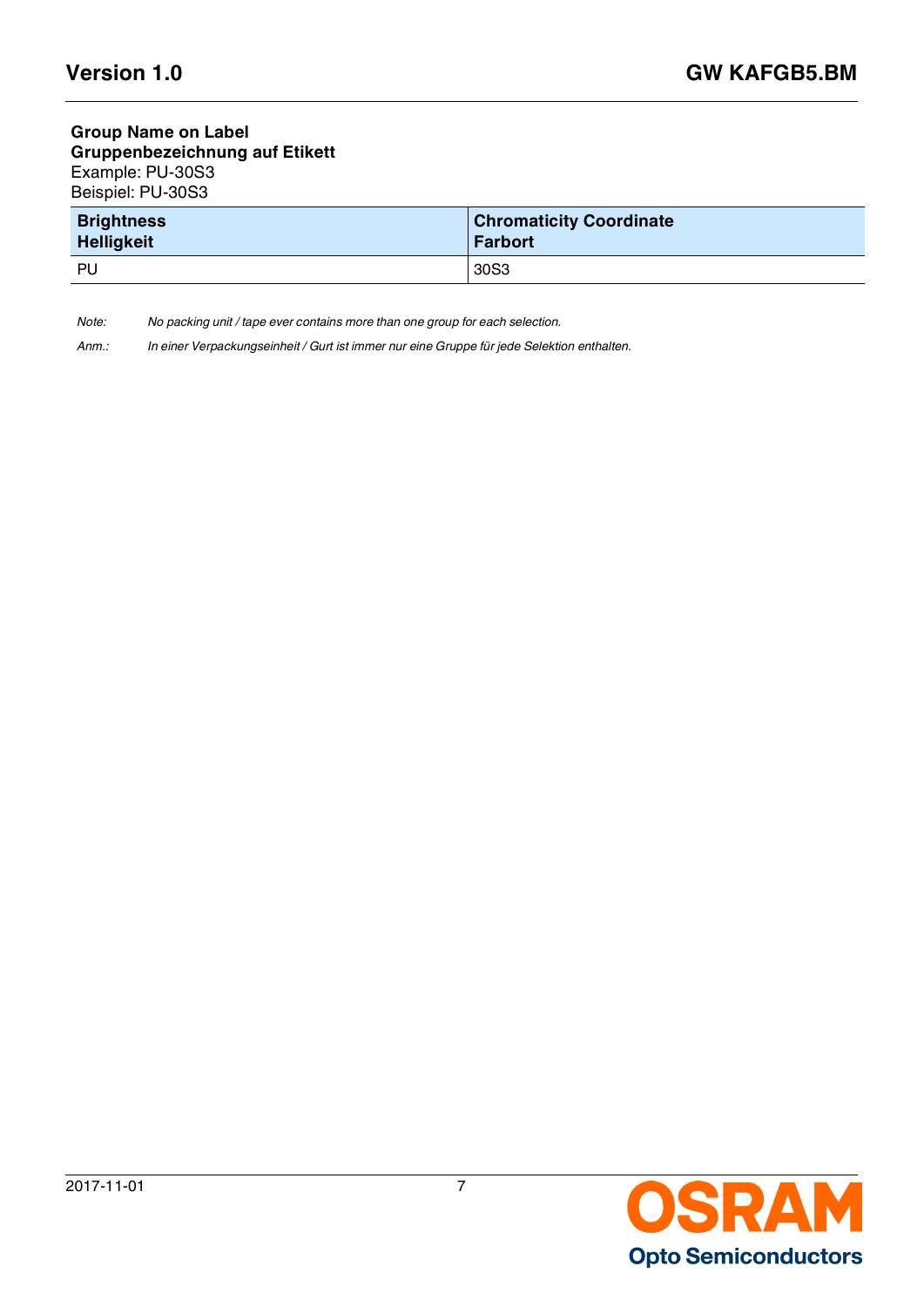

**Relative Spectral Emission - V(λ) = Standard eye response curve** 5) *[page 17](#page-16-2)* **Relative spektrale Emission - V(λ) = spektrale Augenempfindlichkeit** 5) *[Seite 17](#page-16-3)* Φ<sub>rel</sub> = f (λ); T<sub>J</sub> = 85 °C; I<sub>F</sub> = 200 mA





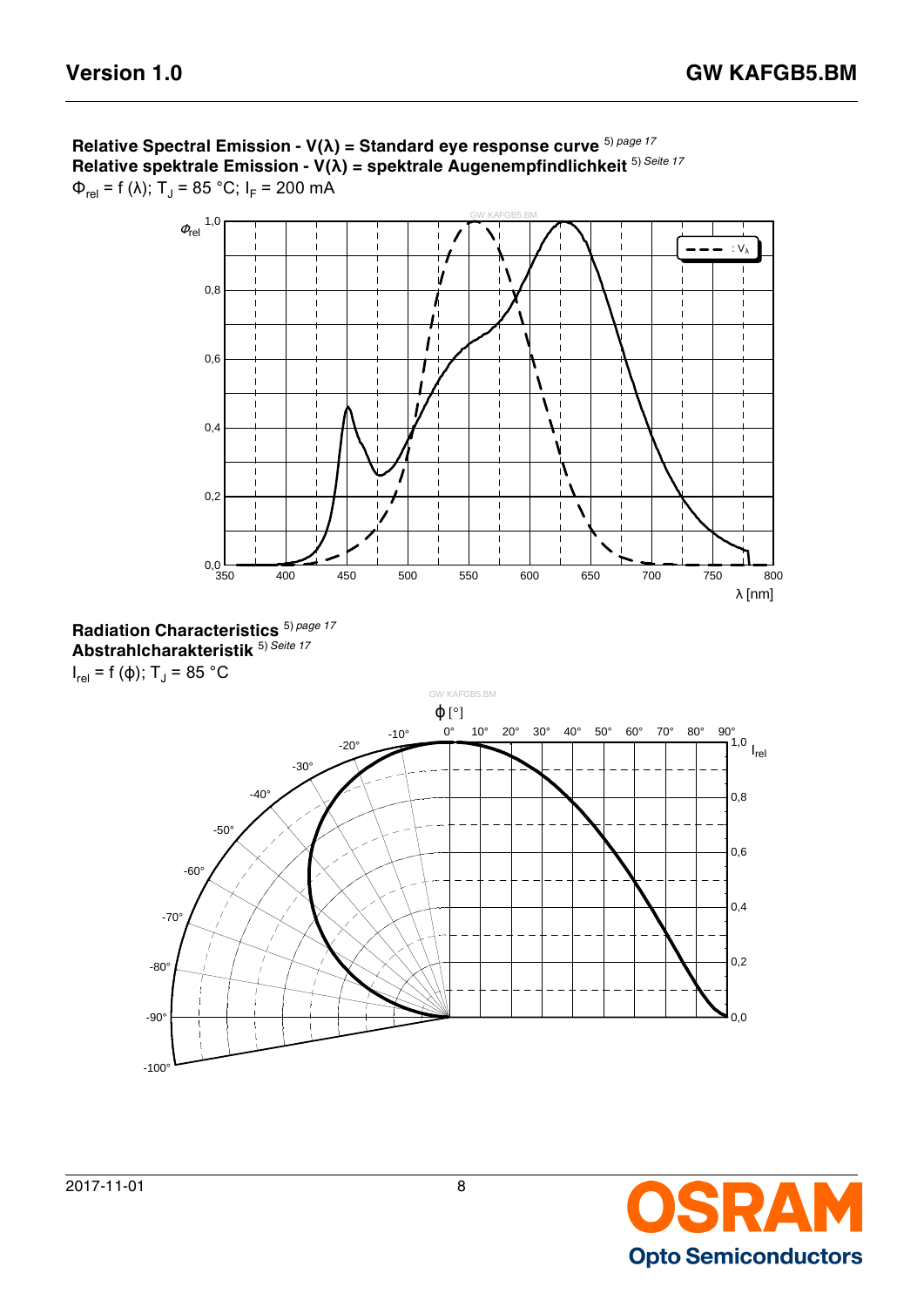**Forward Current** 5) *[page 17](#page-16-2)* , 7) *[page 17](#page-16-6)* **Durchlassstrom** 5) *[Seite 17](#page-16-3)* , 7) *[Seite 17](#page-16-7)*







**Relative Luminous Flux** 5) *[page 17](#page-16-2)* , 7) *[page 17](#page-16-6)* **Relativer Lichtstrom** 5) *[Seite 17](#page-16-3)* , 7) *[Seite 17](#page-16-7)*

 $Φ<sub>V</sub>/Φ<sub>V</sub>(200 mA) = f(I<sub>F</sub>); T<sub>J</sub> = 85 °C$ 



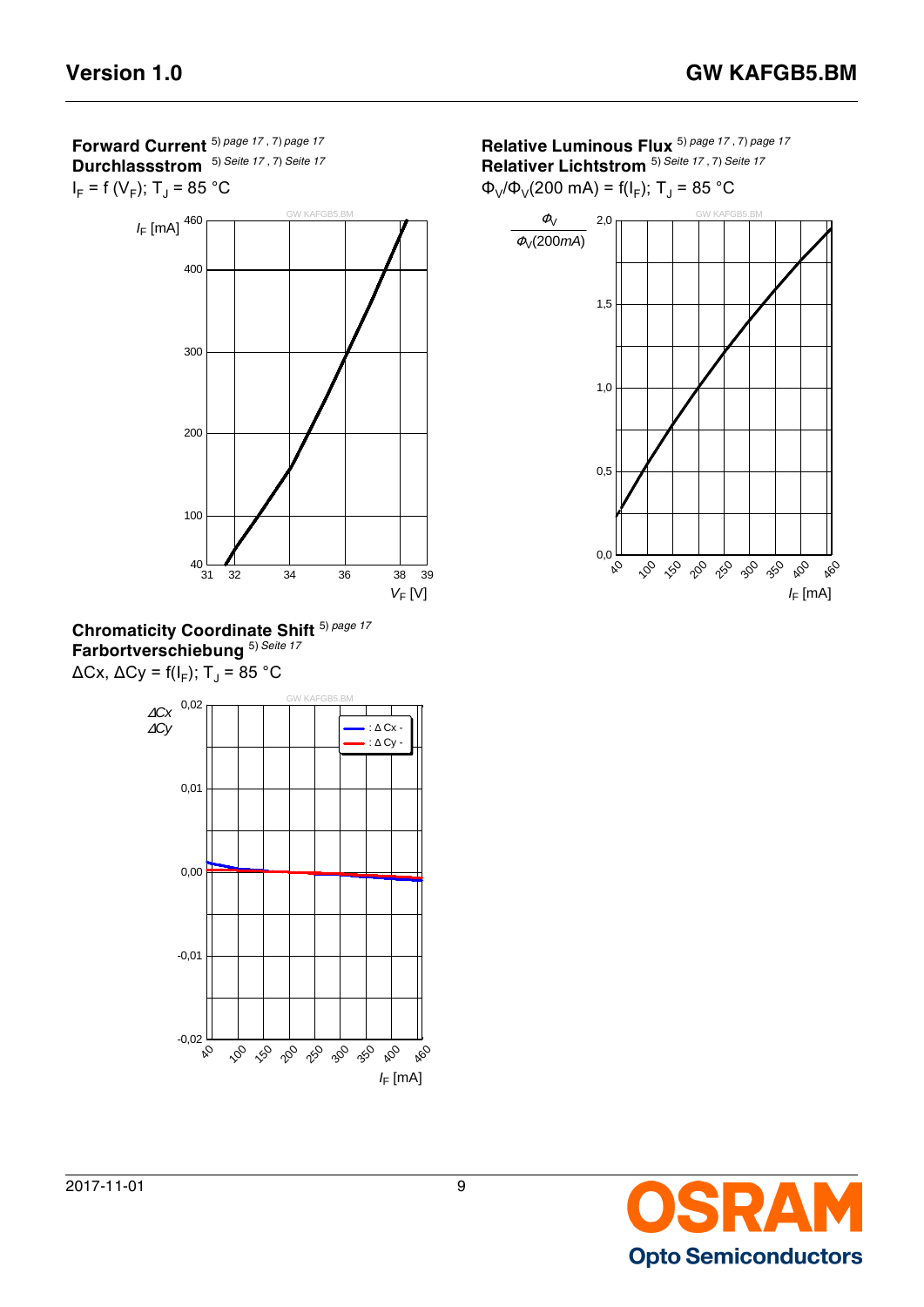

ΔCx, ΔCy = f(Tj); I<sup>F</sup> = 200 mA



**Relative Luminous Flux** 5) *[page 17](#page-16-2)* **Relativer Lichtstrom** 5) *[Seite 17](#page-16-3)*

Φ<sub>V</sub>/Φ<sub>V</sub>(85 °C) = f(T<sub>j</sub>); I<sub>F</sub> = 200 mA



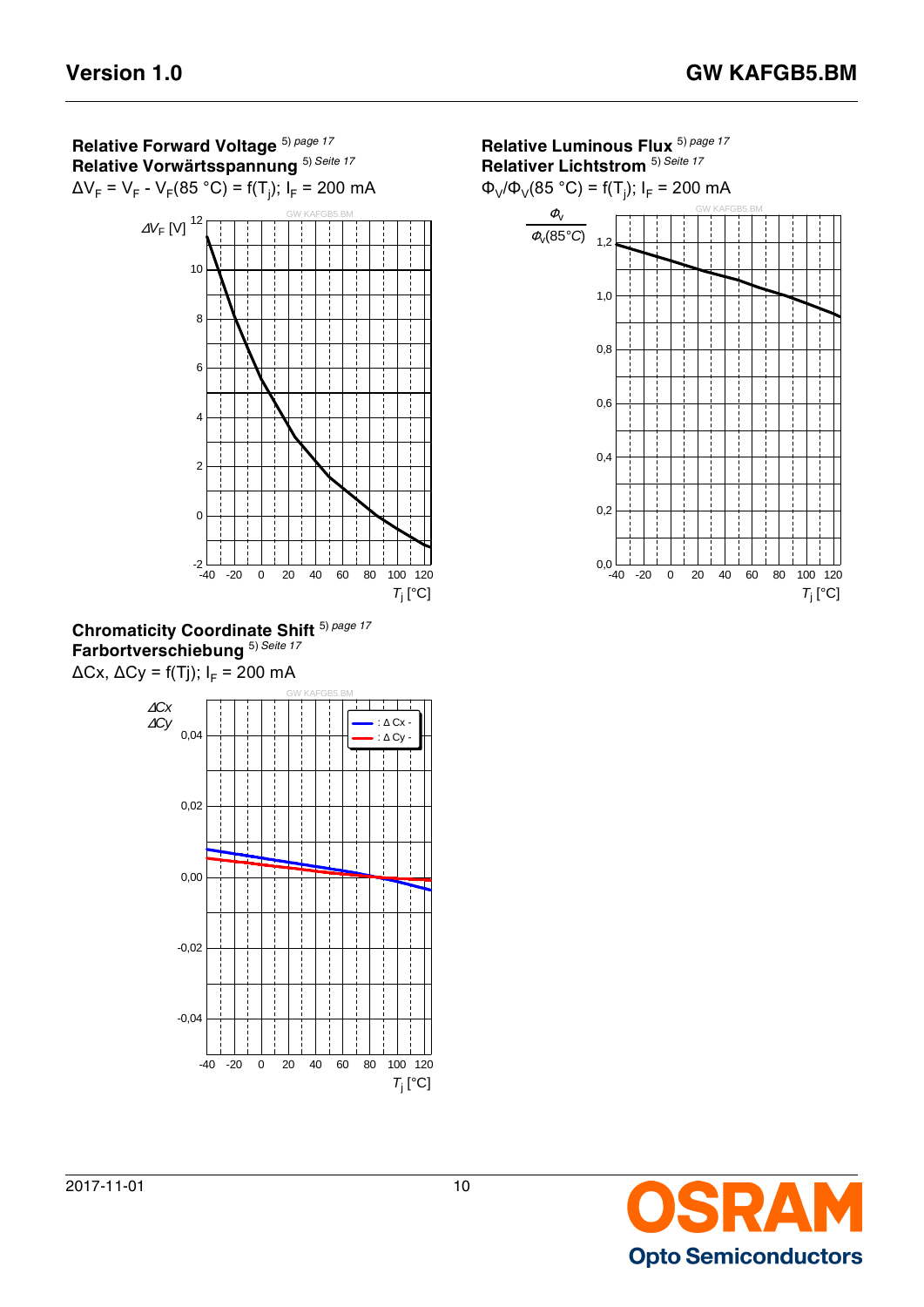## **Max. Permissible Forward Current Max. zulässiger Durchlassstrom**   $I_F$  = f (T)



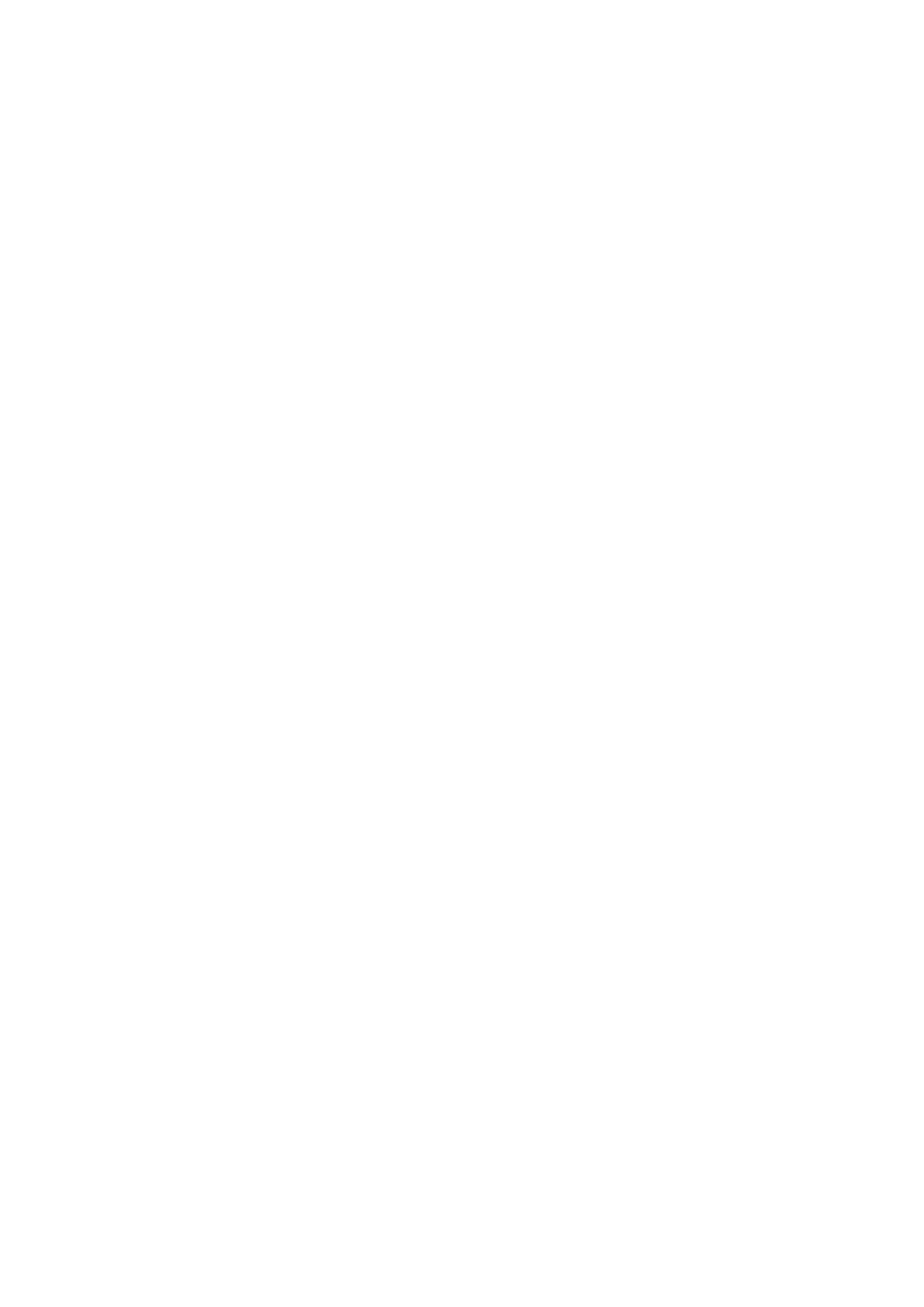### **Transportation Packing and Materials Kartonverpackung und Materialien**



## **Dimensions of transportation box in mm**

| <b>Width</b>  | Length      | <b>Height</b> |
|---------------|-------------|---------------|
| <b>Breite</b> | Länge       | Höhe          |
| $333 \pm 5$   | $218 \pm 5$ | $28 \pm 5$    |

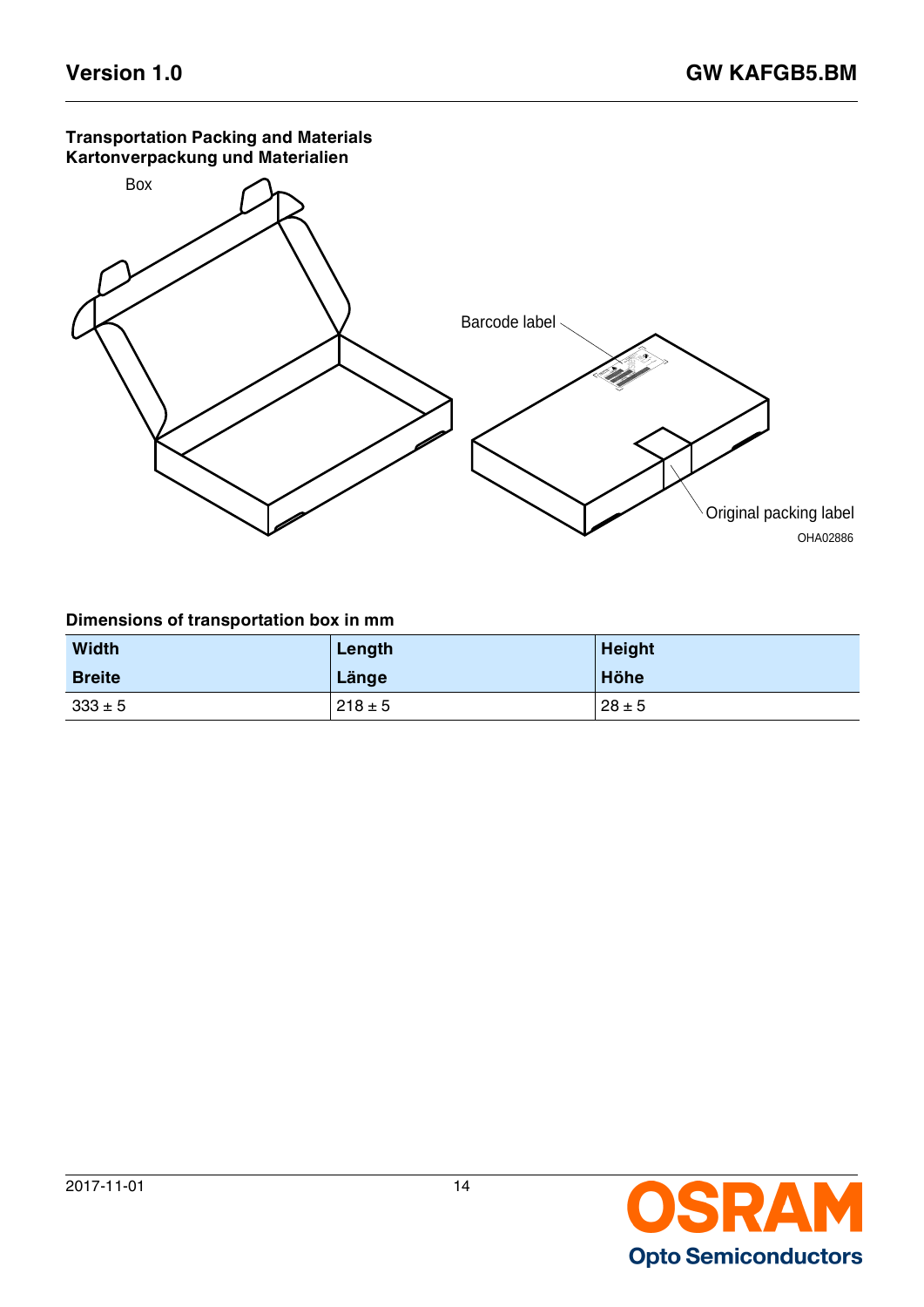The evaluation of eye safety occurs according to the standard IEC 62471:2008 ("photobiological safety of lamps and lamp systems"). Within the risk grouping system of this CIE standard, the LED specified in this data sheet fall into the class Moderate risk (exposure time 0.25 s). Under real circumstances (for exposure time, eye pupils, observation distance), it is assumed that no endangerment to the eye exists from these devices. As a matter of principle, however, it should be mentioned that intense light sources have a high secondary exposure potential due to their blinding effect. As is also true when viewing other bright light sources (e.g. spotlights), temporary reduction in visual acuity and afterimages can occur, leading to irritation, annoyance, visual impairment, and even accidents, depending on the situation.

This LED contains metal materials. Corroded metal may lead to a worsening of the optical performance of the LED and can in the worst case lead to a failure of the LED. Do not expose this LED to aggressive atmospheres. Note, that corrosive gases may as well be emitted from materials close to the LED in the final product.

This LED is designed for specific/recommended applications only. Please consult OSRAM Opto Semiconductors Sales Staff in advance for detailed information on other non-recommended applications (e.g. automotive)

### OR

Please visit **www.osram-os.com/appnotes.** Change management for this component is aligned with the requirements of the lighting market.

### **Notes Hinweise**

Die Bewertung der Augensicherheit erfolgt nach dem Standard IEC 62471:2008 ("photobiological safety of lamps and lamp systems"). Im Risikogruppensystem dieser CIE- Norm erfüllen die in diesem Datenblatt angegebenen LEDs folgende Gruppenanforderung - Moderate risk (Expositionsdauer 0,25 s). Unter realen Umständen (für Expositionsdauer, Augenpupille, Betrachtungsabstand) geht damit von diesen Bauelementen keinerlei Augengefährdung aus. Grundsätzlich sollte jedoch erwähnt werden, dass intensive Lichtquellen durch ihre Blendwirkung ein hohes sekundäres Gefahrenpotenzial besitzen. Nach einem Blick in eine helle Lichtquelle (z.B. Spotlights), kann ein temporär eingeschränktes Sehvermögen oder auch Nachbilder zu Irritationen, Belästigungen, Beeinträchtigungen oder sogar Unfällen führen.

Diese LED enthält teilweise metallische Bestandteile. Korrodiertes Metall kann zu einer Verschlechterung der optischen Eigenschaften und im schlimmsten Fall zum Ausfall der LED führen. Diese LED darf aggressiven Bedingungen nicht ausgesetzt werden. Es ist zu beachten, dass korrosive Gase auch von Materialien emittiert werden können, die sich im Endprodukt in unmittelbarer Umgebung der LED befinden.

Die LED ist ausschließlich für spezifisch empfohlene Anwendungen konzipiert. Bitte kontaktieren Sie das OSRAM Opto Semiconductors Vertriebspersonal für detailierte Informationen über nicht empfohlene Anwendungsbereiche (z.B. Automobilbereich). oder besuchen Sie

### **www.osram-os.com/appnotes**

Das Änderungsmanagement dieses Bauteils ist an den Anforderungen des Lichtmarktes ausgerichtet.